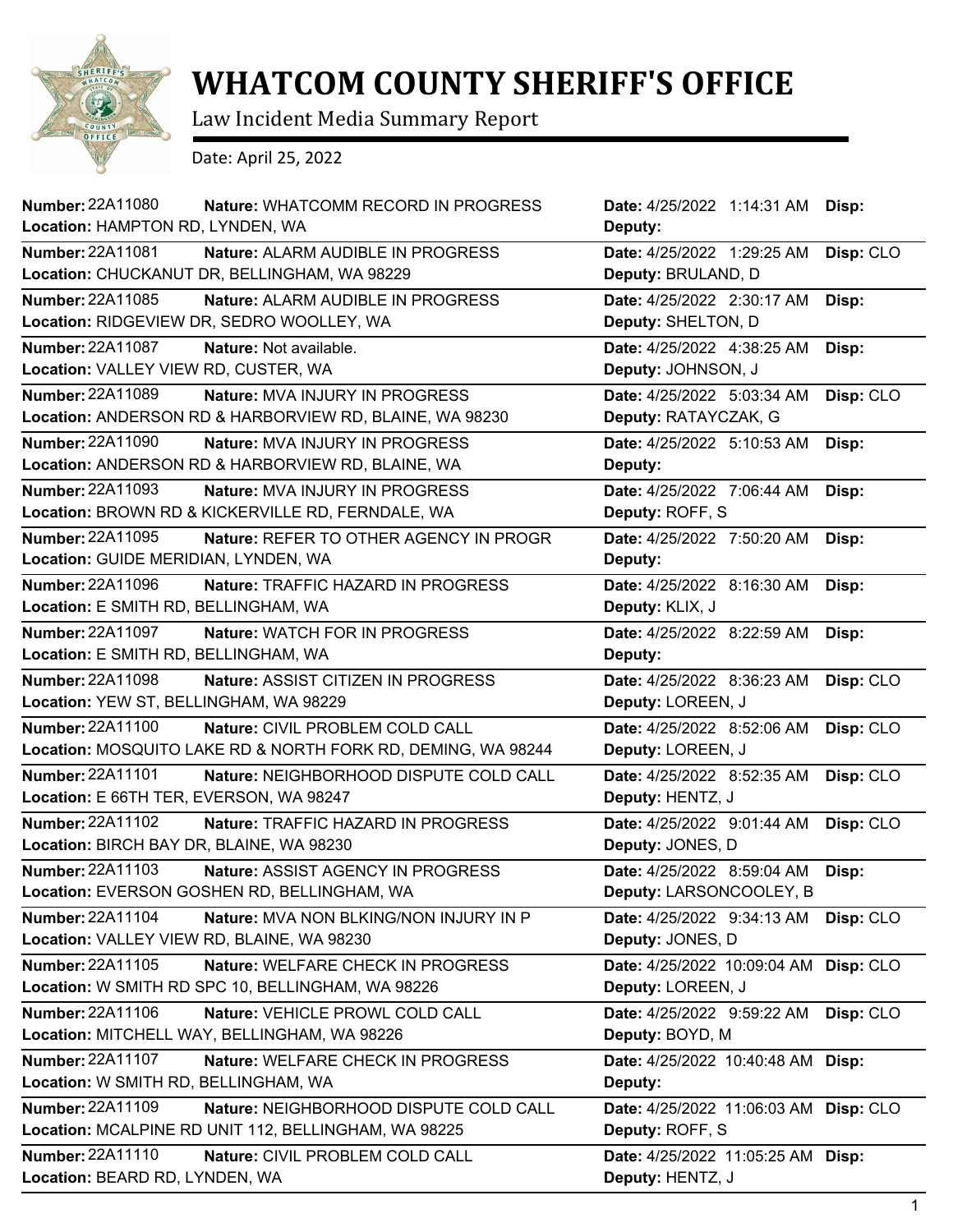| <b>Number: 22A11111</b><br>Nature: WELFARE CHECK IN PROGRESS      | Date: 4/25/2022 11:15:15 AM Disp:       |
|-------------------------------------------------------------------|-----------------------------------------|
| Location: CARON RD, DEMING, WA                                    | Deputy:                                 |
| Number: 22A11112<br>Nature: WELFARE CHECK IN PROGRESS             | Date: 4/25/2022 11:20:09 AM Disp: CLO   |
| Location: OAK CT, MAPLE FALLS, WA 98266                           | Deputy: HENTZ, J                        |
| Number: 22A11113<br>Nature: CIVIL PROBLEM COLD CALL               | Date: 4/25/2022 11:30:17 AM Disp: CLO   |
| Location: KICKERVILLE RD, BLAINE, WA 98230                        | Deputy: JONES, D                        |
| Number: 22A11115<br>Nature: CIVIL PROBLEM COLD CALL               | Date: 4/25/2022 12:16:56 PM Disp: CLO   |
| Location: GRAND AV, BELLINGHAM, WA                                | Deputy: ROFF, S                         |
| <b>Number: 22A11117</b><br>Nature: THEFT COLD CALL                | Date: 4/25/2022 12:35:03 PM Disp: CLO   |
| Location: NORTHWEST DR, BELLINGHAM, WA 98226                      | Deputy: JONES, D                        |
| Number: 22A11118<br>Nature: SUSPICIOUS CIRCUMSTANCES COLD         | Date: 4/25/2022 12:33:55 PM Disp: INA   |
| Location: CIMARRON WAY, MAPLE FALLS, WA 98266                     | Deputy: LOREEN, J                       |
| <b>Number: 22A11119</b><br>Nature: SUSPICIOUS CIRCUMSTANCES COLD  | Date: 4/25/2022 12:51:28 PM Disp: CLO   |
| Location: BIRCH BAY DR, BLAINE, WA 98230                          | Deputy: JONES, D                        |
| Number: 22A11120<br>Nature: THREAT COLD CALL                      | Date: 4/25/2022 1:03:26 PM<br>Disp:     |
| Location: ELDER RD, FERNDALE, WA 98248                            | Deputy: ROFF, S                         |
| <b>Number: 22A11121</b><br>Nature: MENTAL IN PROGRESS             | Date: 4/25/2022 1:06:51 PM<br>Disp:     |
| Location: KENDALL RD, MAPLE FALLS, WA                             | Deputy: KLIX, J                         |
| <b>Number: 22A11122</b><br>Nature: FORGERY COLD CALL              | Date: 4/25/2022 1:14:56 PM<br>Disp:     |
| Location: KENDALL RD, MAPLE FALLS, WA                             | Deputy: HENTZ, J                        |
| <b>Number: 22A11123</b><br>Nature: WATCH FOR IN PROGRESS          | Date: 4/25/2022 1:50:24 PM<br>Disp:     |
| Location: EVERSON GOSHEN RD & POLE RD, EVERSON, WA                | Deputy:                                 |
| Number: 22A11125<br>Nature: SEX CRIME NO RAPE COLD CALL           | Disp: ACT<br>Date: 4/25/2022 2:03:48 PM |
| Location: JIMI HENDRIX WAY, BELLINGHAM, WA 98226                  | Deputy: LOREEN, J                       |
| <b>Number: 22A11126</b><br>Nature: MVA NON BLKING/NON INJURY IN P | Date: 4/25/2022 2:09:56 PM<br>Disp: CLO |
| Location: WILLEYS LAKE RD, FERNDALE, WA 98248                     | Deputy: HEYSTEK, L                      |
| <b>Number: 22A11127</b><br>Nature: WELFARE CHECK IN PROGRESS      | Date: 4/25/2022 2:06:27 PM<br>Disp:     |
| Location: BREEZE LO, BLAINE, WA                                   | Deputy: JONES, D                        |
| <b>Number: 22A11128</b><br>Nature: WELFARE CHECK IN PROGRESS      | Date: 4/25/2022 2:21:01 PM Disp: CLO    |
| Location: KELLY RD, BELLINGHAM, WA 98226                          | Deputy: SLYTER, C                       |
| Number: 22A11129<br>Nature: HARASSMENT COLD CALL                  | Date: 4/25/2022 2:29:14 PM<br>Disp:     |
| Location: MCALPINE RD, BELLINGHAM, WA                             | Deputy: KLUTTS, C                       |
| Number: 22A11130<br>Nature: TROUBLE W/SUBJECT IN PROGRESS         | Date: 4/25/2022 2:51:11 PM<br>Disp: INF |
| Location: CLUBHOUSE CIR, BELLINGHAM, WA 98229                     | Deputy: SLYTER, C                       |
| Number: 22A11132<br>Nature: WELFARE CHECK IN PROGRESS             | Date: 4/25/2022 3:03:00 PM<br>Disp: CLO |
| Location: GUIDE MERIDIAN, BELLINGHAM, WA 98226                    | Deputy: KLUTTS, C                       |
| <b>Number: 22A11133</b><br>Nature: TRESPASS IN PROGRESS           | Date: 4/25/2022 3:19:32 PM<br>Disp:     |
| Location: GUIDE MERIDIAN & RIVER RD, LYNDEN, WA                   | Deputy: KLUTTS, C                       |
|                                                                   |                                         |
| Number: 22A11134<br>Nature: ASSIST CITIZEN IN PROGRESS            | Disp: CLO<br>Date: 4/25/2022 3:32:09 PM |
| Location: I ST, BELLINGHAM, WA 98225                              | Deputy: PAZ, A                          |
| <b>Number: 22A11135</b><br>Nature: MISSING PERSON IN PROGRESS     | Date: 4/25/2022 3:55:16 PM<br>Disp:     |
| Location: RICHMOND PARK RD, BLAINE, WA                            | Deputy:                                 |
| <b>Number: 22A11137</b><br>Nature: MVA BLOCKING IN PROGRESS       | Date: 4/25/2022 4:07:04 PM<br>Disp:     |
| Location: EVERSON GOSHEN RD & KELLY RD, BELLINGHAM, WA            | Deputy: WOOD, B                         |
| <b>Number: 22A11138</b><br>Nature: REQUEST FOR LAW ENFORCEMENT    | Date: 4/25/2022 4:08:29 PM<br>Disp:     |
| Location: KELLY RD, BELLINGHAM, WA                                | Deputy:                                 |
| Number: 22A11141<br>Nature: NOISE IN PROGRESS                     | Date: 4/25/2022 4:24:19 PM<br>Disp: CLO |